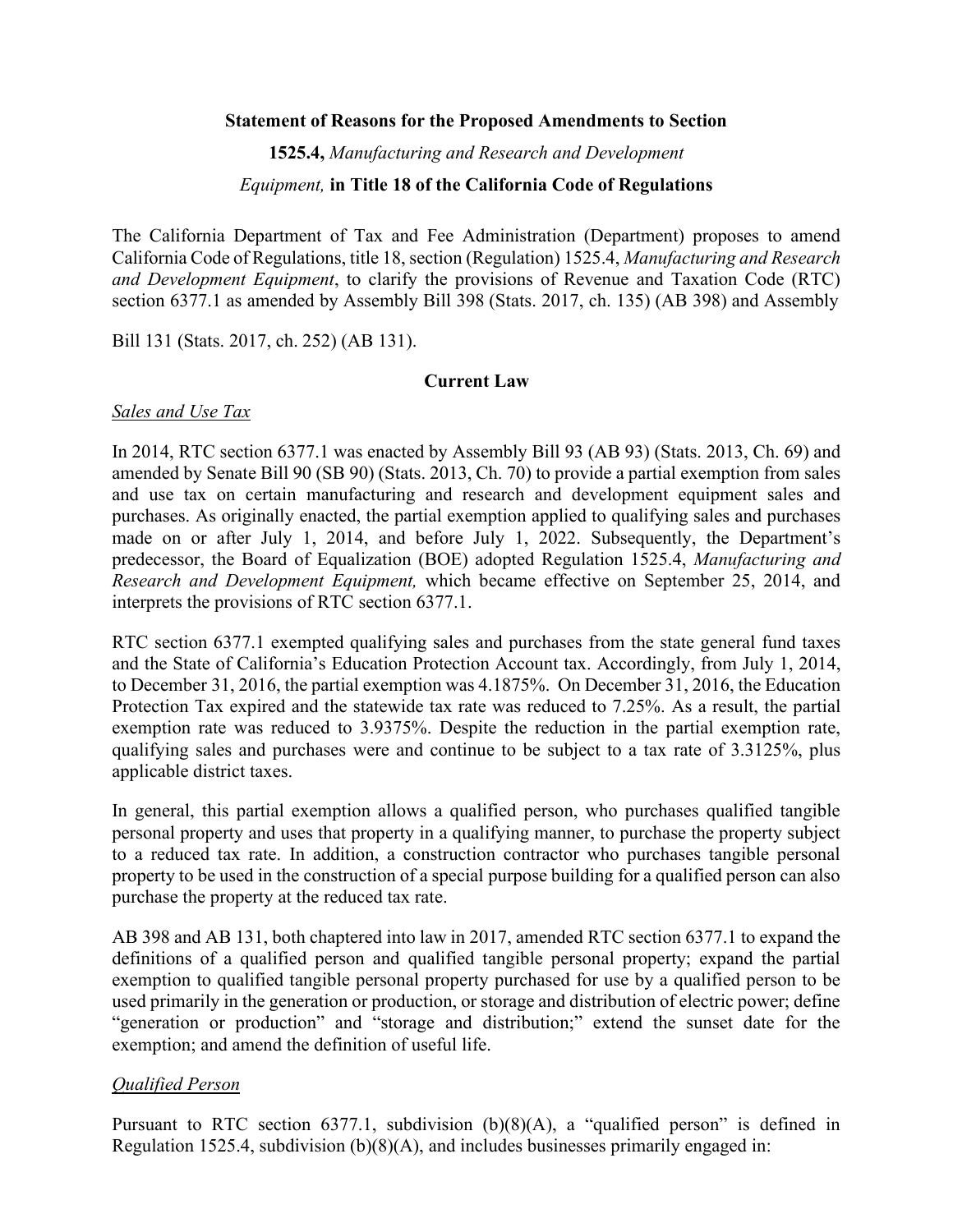- Manufacturing described in North American Industry Classification System (NAICS) (2012) edition) codes 3111 to 3399.
- Biotechnology Research & Development (R&D) described in NAICS code 541711: businesses primarily engaged in conducting biotechnology research and experimental development.
- Physical, Engineering, and Life Sciences R&D described in NAICS code 541712: businesses primarily engaged in conducting research and experimental development (except biotechnology research and experimental development) in the physical, engineering, and life sciences.

AB 398 expanded the definition of a "qualified person" in RTC section 6377.1, subdivision (b)(8)(A), to include, on and after January 1, 2018, persons primarily engaged in a line of business described in NAICS code 221111 to 221118, inclusive, and 221122. NAICS codes 221111 to 221118 include establishments engaged in hydroelectric, fossil fuel, nuclear, solar, wind, geothermal, and biomass electric power generation. NAICS code 221122 is comprised of electric power distribution establishments including those primarily engaged in either (1) operating electric power distribution systems (i.e., consisting of lines, poles, meters, and wiring) or (2) operating as electric power brokers or agents that arrange the sale of electricity via power distribution systems operated by others.

In accordance with RTC section 6377.1, subdivision (b)(8)(B), Regulation 1525.4, subdivision (b)(8)(B), provides that a "qualified person" does not include an apportioning trade or business that is required to apportion its business income pursuant to subsection (b) of RTC section 25128 or a trade or business conducted wholly within California that would be required to apportion its business income pursuant to subsection (b) of RTC section 25128 if it were subject to apportionment pursuant to RTC section 25101. This generally includes apportioning trades or businesses that derive more than 50-percent of their gross business receipts from an agricultural business activity, an extractive business activity, a savings and loan activity, or a banking or financial business activity.

AB 398 amended RTC section 6377.1, subdivision (b)(8)(B), to provide that, on and after January 1, 2018, a qualified person shall not include an apportioning trade or business, other than a trade or business described in paragraph (1) of subdivision (c) of RTC section 25128, that is required to apportion its business income pursuant to subdivision (b) of RTC section 25128, or a trade or business, other than a trade or business described in paragraph (1) of subdivision (c) of Section 25128, conducted wholly within this state that would be required to apportion its business income pursuant to subdivision (b) of Section 25128 if it were subject to apportionment pursuant to Section 25101. Paragraph (1) of subdivision (c) of RTC section 25128 refers to an agricultural business activity.

## *Qualifying Property*

Pursuant to RTC section 6377.1, subdivision (b)(9)(A), Regulation 1525.4, subdivision (b)(9)(A), defines "qualified tangible personal property" as:

- Machinery and equipment, including component parts and contrivances such as belts, shafts, moving parts, and operating structures.
- Equipment or devices used or required to operate, control, regulate or maintain the machinery,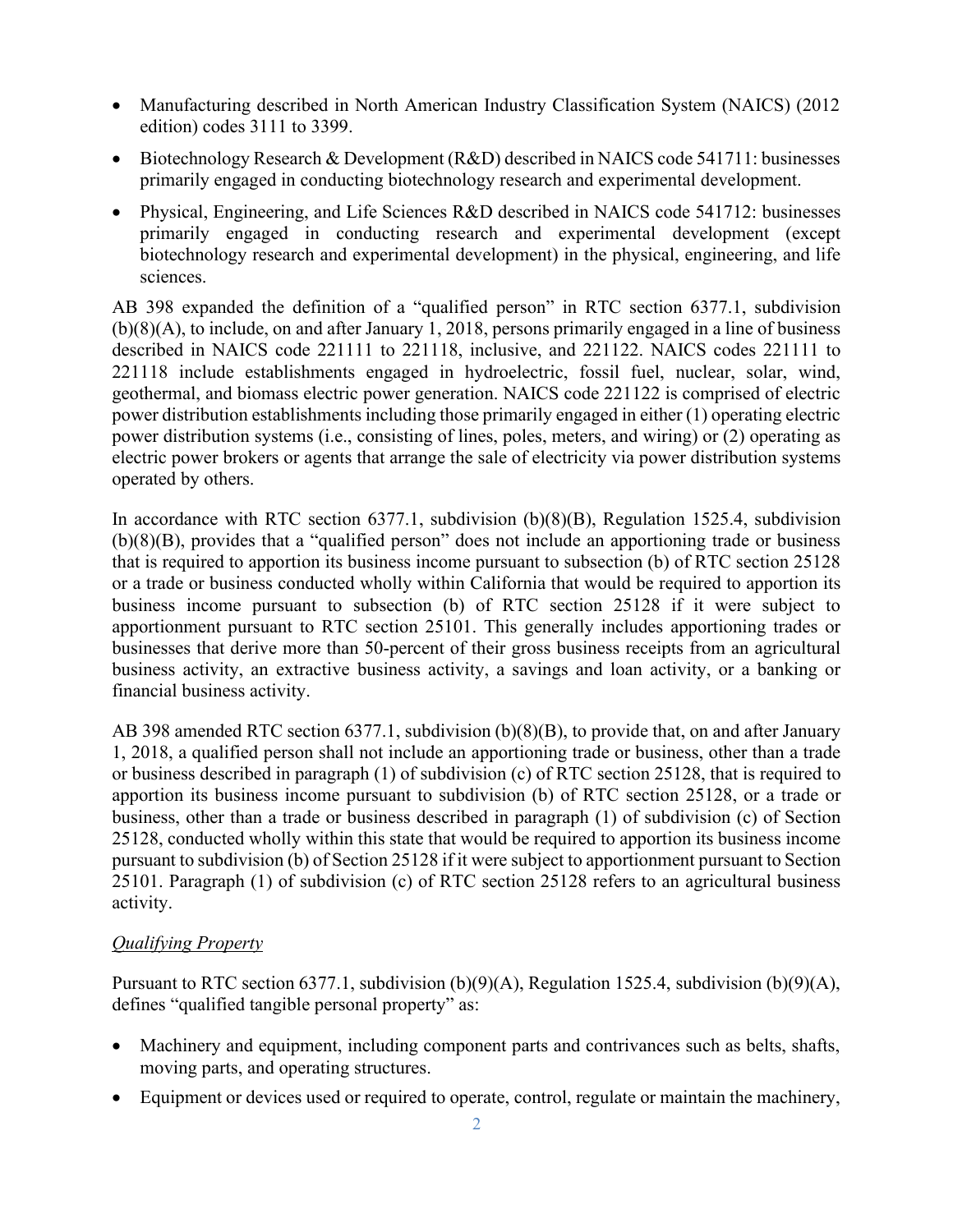including, but not limited to, computers, data-processing equipment, and computer software, together with all repair and replacement parts with a useful life of one or more years.

- Tangible personal property used in pollution control that meets or exceeds standards established by California or any local or regional governmental agency within California.
- Special purpose buildings and foundations used as an integral part of the manufacturing, processing, refining, fabricating, or recycling process, or that constitute a research or storage facility used during those processes. (Buildings used solely for warehousing purposes after completion of those processes are not included.)

AB 398 amended RTC section 6377.1, subdivision (b)(9)(A)(iv), to include in the definition of qualified tangible personal property on and after January 1, 2018, special purpose buildings used as an integral part of the generation or production or storage and distribution of electric power.

## *Useful Life*

Pursuant to RTC section 6377.1, subdivision (b)(9)(B), Regulation 1525.4, subdivision (b)(9)(B), excludes from the definition of "qualified tangible personal property": consumables with a useful life of less than one year; furniture, inventory and equipment used in the extraction process; equipment used to store finished products that have completed the manufacturing, processing, refining, fabricating, or recycling process; and tangible personal property used primarily in administration, general management, or marketing.

Pursuant to RTC section 6377.1, subdivision (b)(13)(A), Regulation 1525.4, subdivision (b)(13), defines useful life and provides that tangible personal property that is treated as having a useful life of one or more years for state income or franchise tax purposes shall be deemed to have a useful life of one or more years for purposes of the regulation. Similarly, it provides that tangible personal property that is treated as having a useful life of less than one year for state income or franchise tax purposes shall be deemed to have a useful life of less than one year.

AB 398 amended RTC section 6377.1, subdivision (b)(13)(A), to add that tangible personal property that is deducted under RTC sections 17201 and 17255 or RTC section 24356 shall be deemed to have a useful life of one or more years.

# *Qualifying Use*

Pursuant to RTC section 6377.1, subdivision (a), Regulation 1525.4, subdivision (a), explains that qualified tangible property must be used primarily in a qualifying manner. In general, the partial exemption applies to qualified tangible personal property purchased for use by:

(1) A qualified person to be used primarily in any stage of the manufacturing, processing, refining, fabricating or recycling of tangible personal property;

(2) A qualified person to be used primarily in research and development;

(3) A qualified person to be used primarily to maintain, repair, measure, or test any qualified tangible personal property described in (1) or (2) above; or

(4) A contractor purchasing that property for use in the performance of a construction contract for the qualified person, provided that the qualified person will use the resulting improvement on or to real property as an integral part of the manufacturing, processing, refining, fabricating, or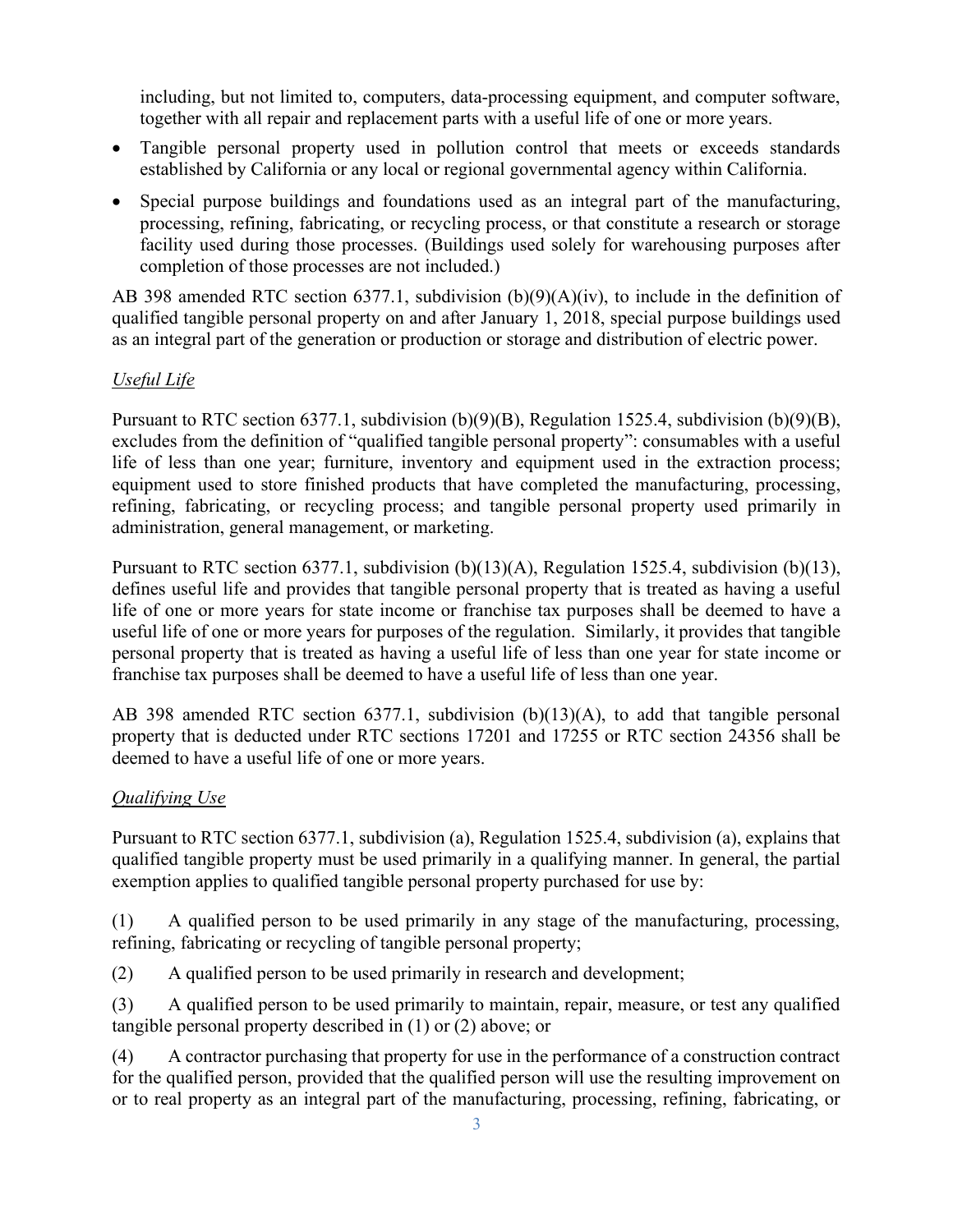recycling process, or as a research or storage facility for use in connection with those processes.

AB 398 added RTC section 6377.1, subdivision (a)(5), to provide that the partial exemption applies to qualified tangible personal property purchased for use by a qualified person to be used primarily in the generation or production, or storage and distribution, of electric power. In addition, it amended RTC section 6377.1, subdivision (a)(4), to provide that the partial exemption also applies to qualified tangible personal property purchased for use by a contractor purchasing that property for use in the performance of a construction contract for the qualified person, that will use that property as an integral part of the generation or production, or storage and distribution, of electric power.

## *Other Definitions*

AB 398 added RTC section 6377.1, subdivision (b)(3), which defines "generation or production as "the activity of making, producing, creating, or converting electric power from sources other than a conventional power source, as defined in Section 2805 of the Public Utilities Code." AB 398 also added RTC section 6377.1, subdivision (b)(12), which defines "storage and distribution" as "storing or distributing through the electric grid, but not transmission of, electric power to consumers regardless of source."

### *Sunset Date*

The sunset date for the partial exemption was June 30, 2022. However, AB 398 amended RTC section 6377.1 to extend the sunset date to June 30, 2030.

#### *Interested Parties Process*

On March 13, 2018, the Department distributed an initial discussion paper and proposed amendments to Regulation 1525.4 to the public. On April 11, 2018, the Department held a meeting with interested parties to discuss the Department's proposed amendments to Regulation 1525.4. After the meeting, written comments were received from the California Taxpayers Association (CalTax) on April 27, 2018, to suggest revisions to staff's proposed amendments.

The Department also met with PG&E and CalTax at PG&E's Livermore training facility to get a better understanding of the electric power industry and equipment used in transmission and distribution. In addition, the Department met with the California Public Utilities Commission (CPUC) staff to learn about industry regulation.

After additional research and conversation, the Department redrafted the proposed amendments to the regulation. The redrafted proposed amendments and second discussion paper were distributed on February 27, 2020, and an interested parties meeting was held on March 12, 2020. After the second interested parties meeting, the Department received submissions containing additional suggested revisions from Moss Adams on March 26, 2020, and CalTax on May 8, 2020. Their suggestions will be addressed below.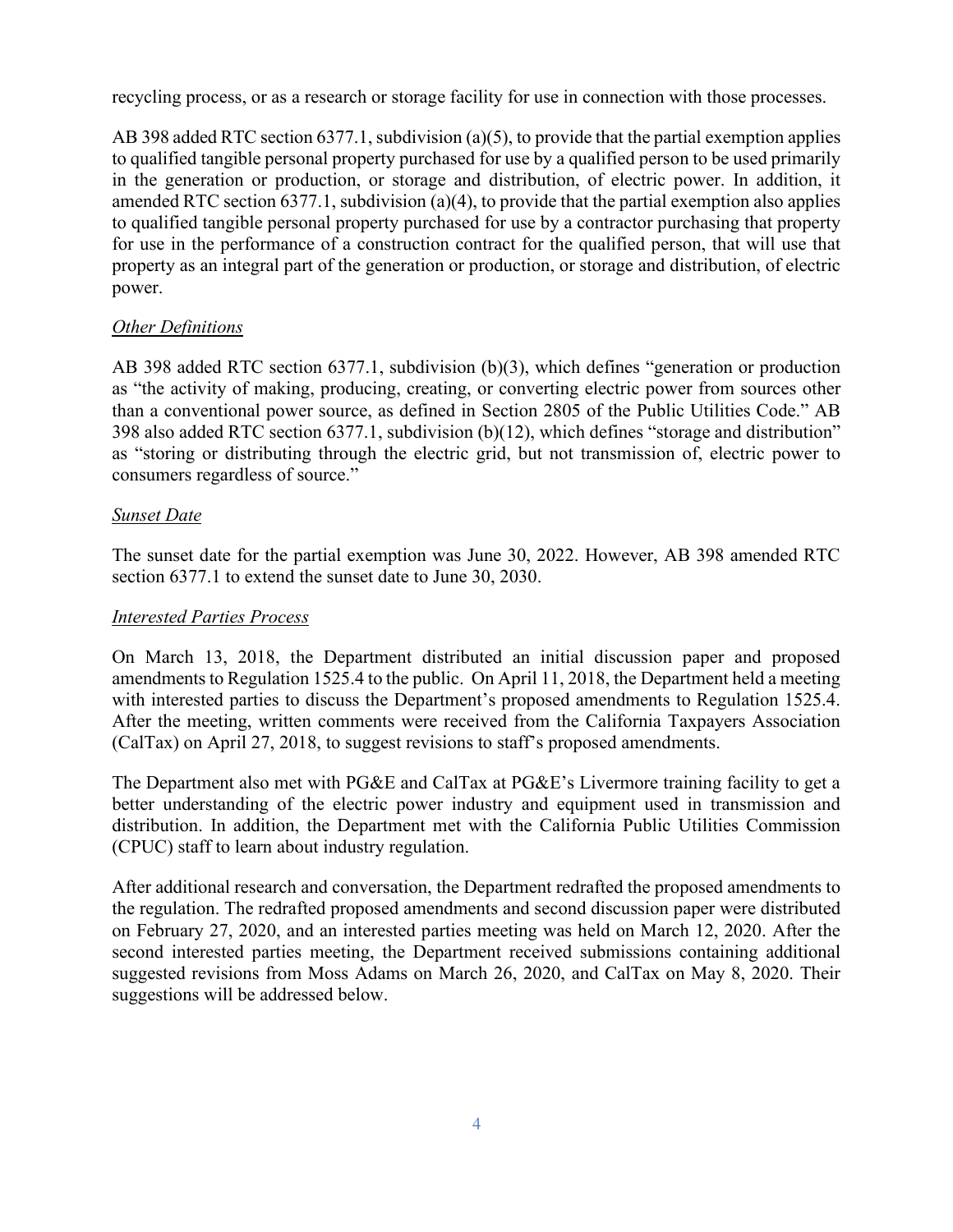## *Proposed Amendments*

Below is a description of the amendments the Department proposes to incorporate the amendments to RTC section 6377.1 caused by AB 398 and AB 131 and to make non-substantive changes to Regulation 1525.4. The Department also discusses below the amendments that it is proposing to clarify certain provisions of RTC section 6377.1.

## **Proposed Amendments incorporating amendments to RTC section 6377.1 and making nonsubstantive or clarifying changes**

## *Title*

The Department amended the title of the regulation to reflect its application to the electric power industry. The current regulation title, *Manufacturing and Research and Development Equipment,* refers to industries that were qualified to purchase goods subject to the partial exemption at the time the original law went into effect. With the addition of qualified tangible personal property purchased for use by a qualified person to be used primarily in the generation or production, or storage and distribution of electric power, the Department amended the name of the regulation to *Manufacturing, Research and Development, and Electric Power Equipment.* 

### *Subdivision (a)*

The subtitle in subdivision (a) was amended to *Partial Exemption for Property Purchased for Use in Manufacturing, Research and Development, and Electric Power Generation or Production, Storage, or Distribution*. Subdivision (a) was amended to reflect the change in the sunset date by removing 2022 and replacing it with 2030 in the first and third paragraphs. This amendment was also made in other areas of the regulation where the sunset date is referenced. References to the RTC were amended to be consistent with similar references throughout the Regulation, and capitalization of references to the California Constitution was corrected.

Subdivision (a)(4) was added to the list of qualifying transactions, to conform with the statutory change to RTC section 6377.1, subdivision (a) discussed above. The specific language incorporated into subdivision (a) includes a clarification and is discussed below.

Due to the addition of new subdivision (a)(4), former subdivision (a)(4) was renumbered as (a)(5).

## *Subdivision (b)*

Subdivision (b) provides the definition of terms used in the regulation. The Office of Administrative Law (OAL) requires that definitions be listed in alphabetical order. The addition of definitions for "distribution" as subdivision (b)(1), "generation or production" as subdivision (b)(3), "storage" as subdivision (b)(15), and "transmission" as subdivision (b)(16), as discussed below, caused the existing definitions to be renumbered as follows: subdivisions  $(b)(1)$  was renumbered as  $(b)(2)$ , subdivisions  $(b)(2)$  through  $(b)(12)$  were renumbered as  $(b)(4)$  through (b)(14), and subdivision (b)(13) was renumbered as (b)(17).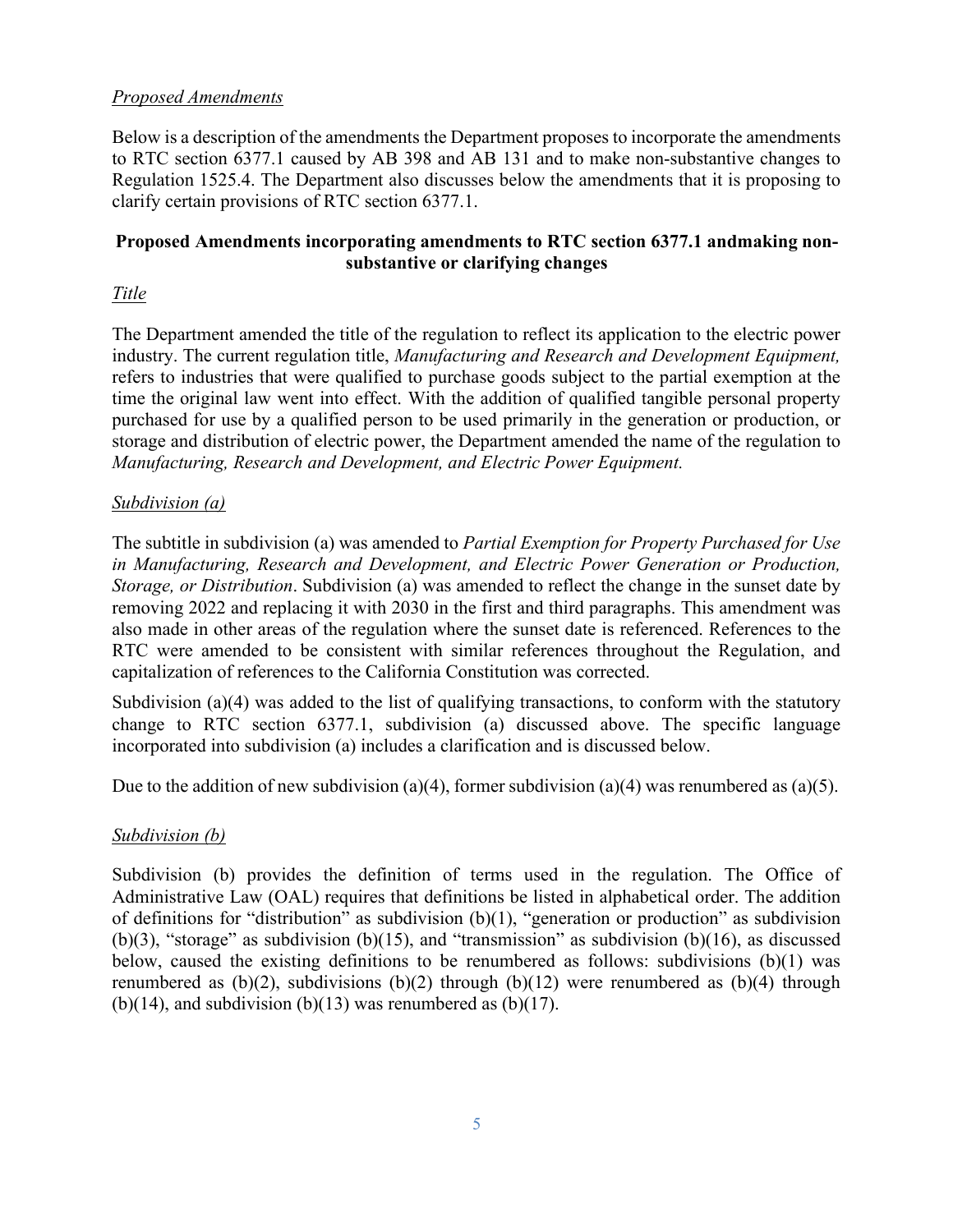#### *Generation or Production*

In order to incorporate the statutory changes to RTC section 6377.1, subdivision (b)(3), discussed above new subdivision (b)(3) was added to define "generation or production." RTC section 6377.1, subdivision (b)(3), references a conventional power source, as defined in section 2805 of the Public Utilities Code." The Department included the definition of conventional power source, as defined in section 2805 of the Public Utilities Code (PUC), so that a reader would not have to refer to the PUC to determine what a conventional power source is.

In their April 27, 2018, submission, CalTax suggested changing the word "power" to "energy" in the definition. Although the terms are often used interchangeably in the industry, the Department believes it is more appropriate to use the term provided in the statute. The Department also did not incorporate CalTax's suggested language that attempted to define a beginning point and ending point of generation and production as the Department did not deem it necessary to add language to define those points. Also, the Department believes that CalTax's suggested language expanded the definition to activities that occurred prior to the actual activity of generation or production of electric power.

As a result of renumbering, the reference to subdivision  $(b)(3)$  was changed to  $(b)(5)$  in renumbered subdivision (b)(8).

## *Qualified Person*

The definition of "qualified person" in renumbered subdivision  $(b)(10)(A)$  was amended to incorporate the amendments to RTC section 6377.1, subdivision (b)(8)(A) described above.

In their May 8, 2020, submission, CalTax sought to add additional language to the definition of a qualified person by adding in subdivision  $(b)(10)(A)$ : "As an additional example, a business may be regarded as a qualified person when the activities of the establishment are reasonably described in a phase of the Process." The Department did not include this suggested language as it believes this goes beyond the scope of the statute. In order for a business or an establishment within the business to be a "qualified person" the business or the establishment must be *primarily* engaged in a qualified activity. In the Department's opinion, CalTax's suggestion inadvertently may allow establishments to qualify that are not primarily engaged in a qualifying activity. Furthermore, the language of this subdivision already reflects the concept of establishments being qualified persons even if the entire business is not qualifying.

In addition, renumbered subdivision  $(b)(10)(A)$  was amended to refer to a person primarily engaged in a qualifying line or qualifying lines of business to reflect that a person may be primarily engaged in a combination of activities in qualifying lines of business. This amendment was also made in renumbered subdivisions  $(b)(10)(A)2$ ,  $(b)(10)(A)4$ , and other parts of the regulation.

In order to incorporate the statutory changes to RTC section  $6377.1$ , subdivision  $(b)(8)(B)$ , discussed above the Department amended renumbered subdivision (b)(10)(B) into two subparagraphs to clarify that agricultural businesses are not excluded from the definition of a "qualified person" on or after January 1, 2018.

Non-substantive grammatical and formatting amendments were made to renumbered subdivisions  $(b)(10)(A)2.$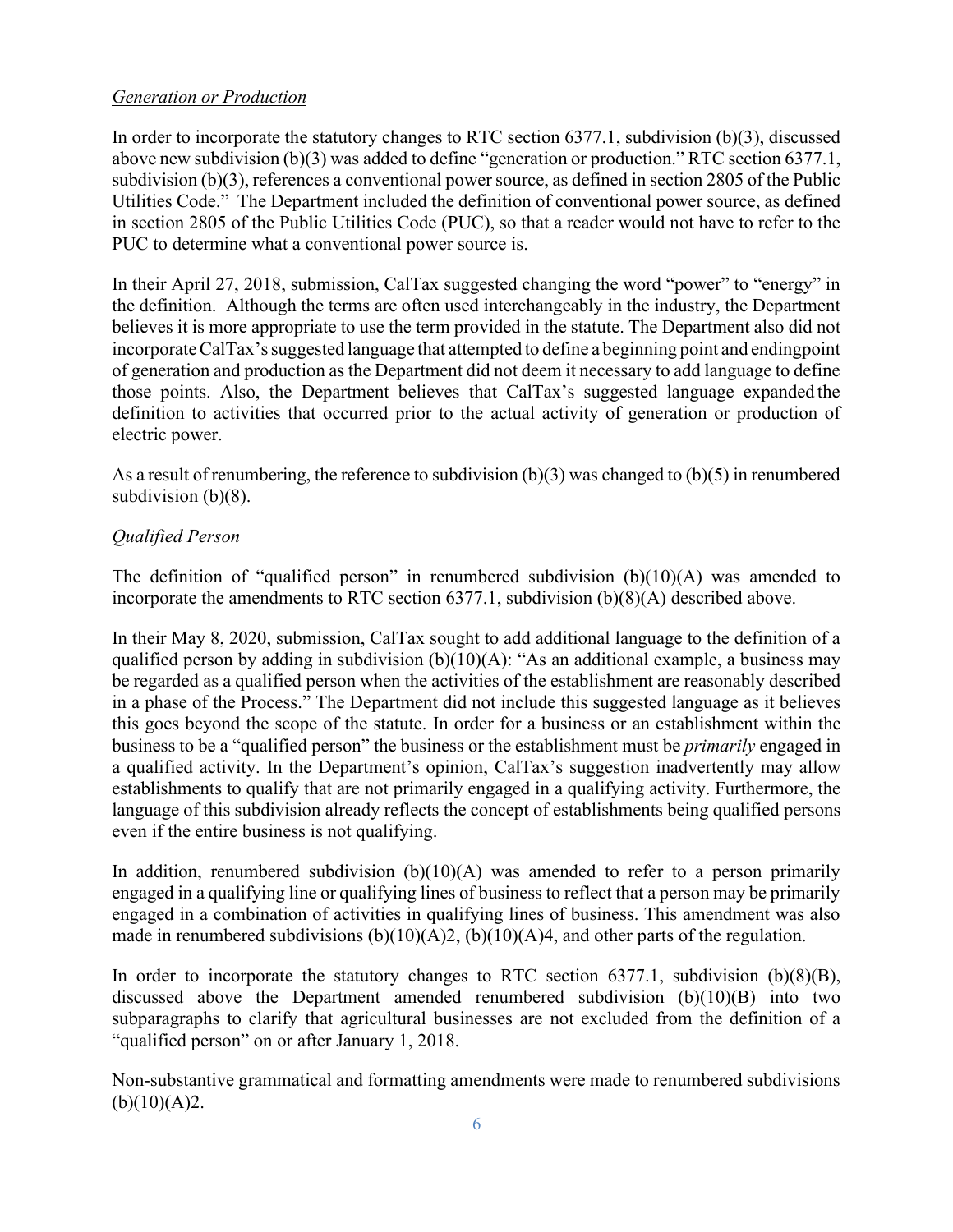### *Qualified Tangible Personal Property*

In order to incorporate the statutory changes to RTC section  $6377.1$ , subdivision  $(b)(9)(A)$ , discussed above, the definition of "qualified tangible personal property" in subparagraph 4 of renumbered subdivision (b)(11)(A) was amended.

In CalTax's April 27, 2018, submission, they suggested that the Department add three new subparagraphs to include descriptions and examples of qualified tangible personal property used in the generation or production, distribution, or storage of electric energy. However, the language in the revised statute did not amend the definition of qualified tangible personal property with respect to the electric power industry except as it relates to special purpose buildings. For this reason, and because the regulation applies to a variety of industries, the Department deemed it unnecessary to list specific equipment that is qualifying property in the regulation. Since qualification also depends on how property is used by a qualified person, CalTax's suggested revisions were not incorporated. In their second submission, CalTax suggested that the Department include additional language in renumbered subdivision (b)(11)(A)4.a. to provide an example of a special purpose building or foundation. The Department has elected to not include the language CalTax suggested as it would be better suited for possible inclusion in the Department's online industry guide.

In CalTax's May 8, 2020, submission, they suggested the Department add additional appendice that would include examples of specific property that could qualify. They suggested separate appendices for the manufacturing, electric generation or production, and electrical storage industry. The Department has elected to not incorporate their suggestion as the Departments believes that specific lists of qualifying property are better suited for consideration in the online industry guide.

Non-substantive grammatical and formatting amendments were made to renumbered subdivisions  $(b)(11)(A)1, (b)(11)(A)4.c, (b)(11)(A)4.e, and (b)(11)(B)2.$ 

#### *Storage, Transmission, and Distribution*

The Department added definitions as they relate to electric power for "distribution" in (b)(1), "storage" in (b)(15), and "transmission" in (b)(16). For "storage" the Department incorporated the statutory definition from RTC section 6377.1, subdivision (b)(12), discussed above. For "distribution" and "transmission" the Department clarified the terms, as discussed below.

#### *Useful Life*

In order to incorporate the statutory changes from RTC section 6377.1, subdivision (b)(13)(A), discussed above the Department amended renumbered subdivision (b)(17). Both CalTax and Moss Adams provided alternative suggested language to define "useful life." Moss Adams suggested that the Department replace the word "deducted" with "expensed." CalTax suggested that the Department use language to state "*if the qualified person treats it as having a useful life of one or more years, including but not limited to, deducting or expensing the tangible personal property under sections 17201 and 17255 or section 24356 of the Revenue and Taxation Code."* The Department has elected not to incorporate either of their suggestions as the Department believes the suggested language extends beyond the scope of the statute.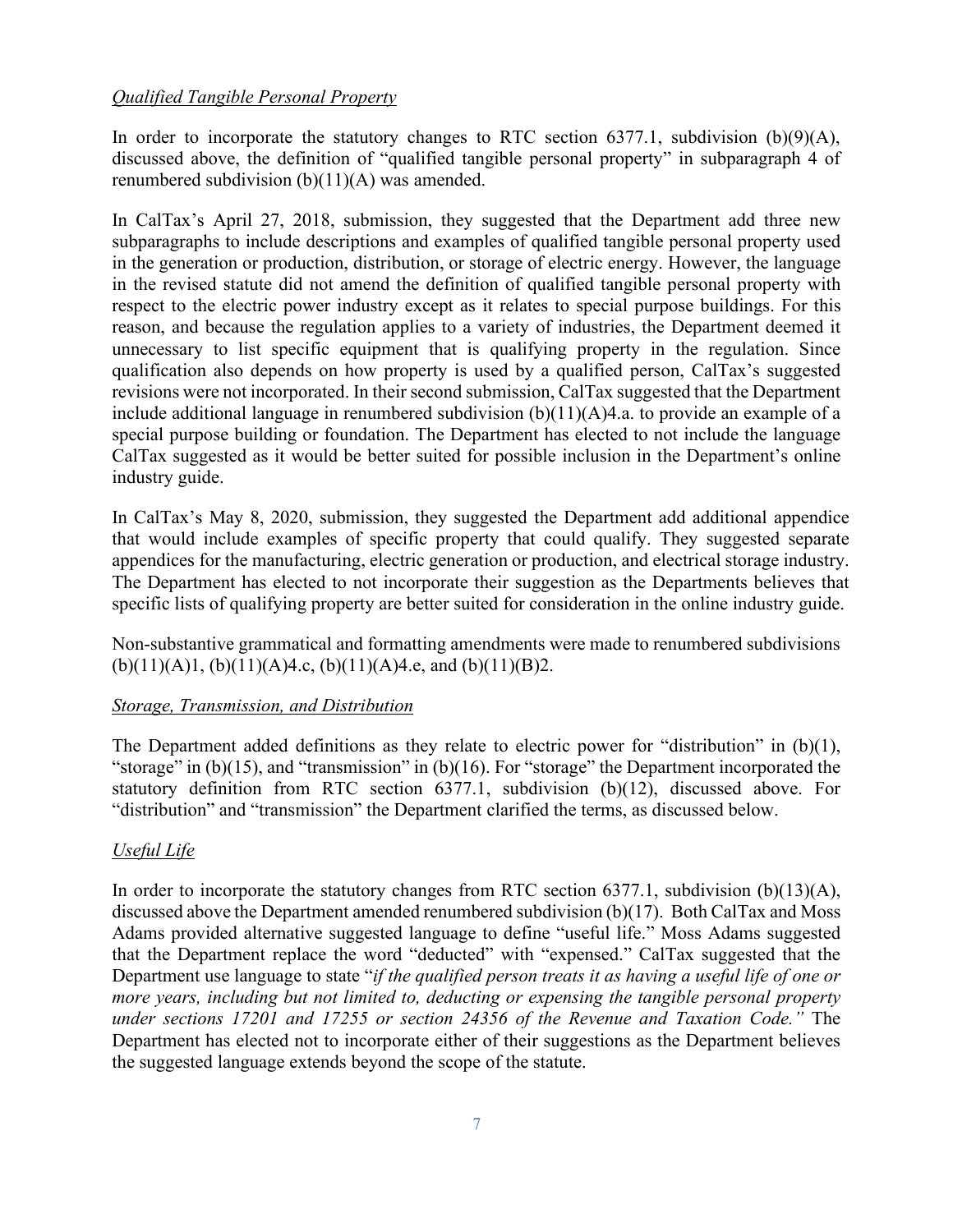### *Subdivision (c)*

Amendments were made to subdivision (c) to clarify the existing provisions, to make the language more consistent with the language of Regulations 1667 and 1668, and to make other grammatical changes.

In the fifth paragraph of subdivision  $(c)(1)$ , the reference to subdivision  $(a)(4)$  was changed to (a)(5) as a result of renumbering. In subdivision (c)(3)(D), reference to subdivision (a)(3) and  $(a)(4)$ , were changed to  $(a)(4)$  and  $(a)(5)$ , respectively, for the same reason. In subparagraphs 1 and 2 of subdivision (c)(3)(E), language was amended to include the new qualifying persons and applicable NAICS codes on the form of an exemption certificate. Subdivision  $(c)(3)(F)$  also includes a revision that changes the reference from subdivision (b)(7)(A) to newly renumbered subdivision  $(b)(11)(A)$ .

#### *Subdivision (d)*

The proposed amendments in subdivision  $(d)(1)$  incorporate the changed sunset date of the exemption from the year 2022 to 2030 and make other clarifying changes

### *Subdivisions (e) and (f)*

There are no changes in subdivision (e) and (f).

### *Subdivision (g)*

In the second paragraph of subdivision  $(g)(1)$  the proposed amendments change a reference from subdivision (b)(9)(A)4 to renumbered subdivision (b)(11)(A)4. The subtitle in subdivision (g)(2) was reworded. In subdivision  $(g)(2)$ , the proposed amendments change the reference from subdivision (b)(8) to renumbered subdivision (b)(10)(A). Other clarifying amendments were made to subdivisions  $(g)(2)$  and  $(g)(3)$ .

#### *Subdivision (h)*

In this subdivision, the word "Board" was changed to "Department" to reflect the Department replacing the Board of Equalization as the administering tax agency on and after July 1, 2017, and other clarifying changes were made.

#### *Appendix A*

This appendix provides the exemption certificate designed for qualified persons to provide to retailers as support of a valid partially exempt transaction. The title was amended to include electric power equipment. In addition, the sunset date of the partial exemption period was amended from 2022 to 2030, and "to" was replaced with "for" in that same paragraph. In the listof qualified uses, the Department revised the fourth item to include generation or production, storage, or distribution of electric power as a qualifying use. The word "personal" was added so that it reads "tangible personal property," and the reference to a "specific" partial exemption certificate was changed to a certificate "for a specific purchase." The new qualified persons provisions that allow a person primarily engaged in activities described in NAICS codes 221111 to 221118 and 221122 were also added to the certifying statement, and the statement was amendedto reflect that a person may be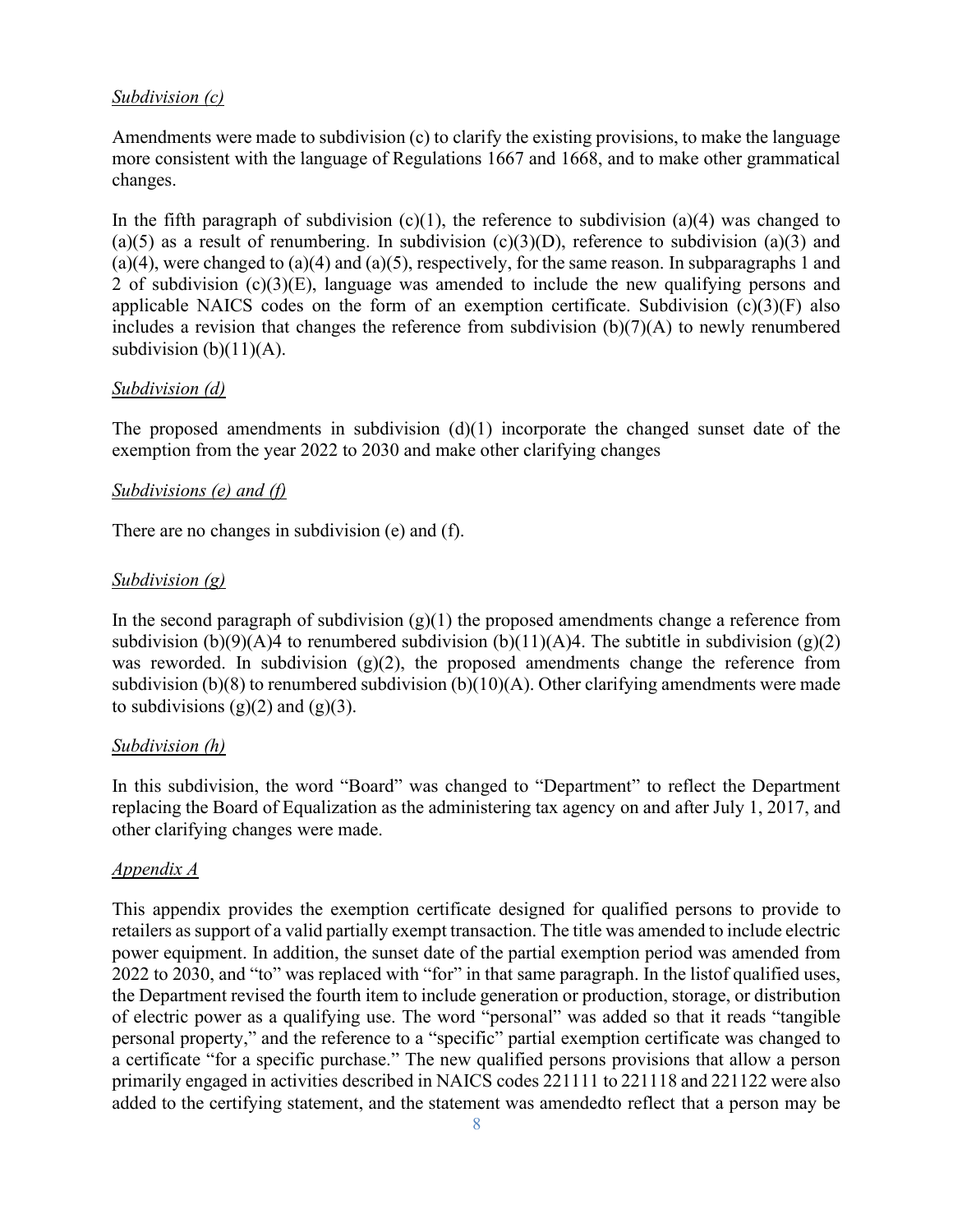primarily engaged in a combination of activities in qualifying lines of business. Under the bulleted list, a new second bullet item was added and the second through fourth items were changed to subitems under it, to reflect that all three of those items are subjectto the one-year limitation period. The words "the property is" were added to the second and third sub-bullet items. Finally, reference to subdivision  $(b)(9)$  was changed to  $(b)(11)$  in the first footnote.

#### *Appendix B*

Appendix B is the exemption certificate designed for use by a construction contractor who purchases tangible personal property for the performance of a construction contract of a special purpose building or foundation used by a qualified person. The title was amended similarly to Appendix A. The sunset date was changed to 2030. Under the description of uses, language was added to include "the generation or production, storage, or distribution of electric power." The word "personal" was added so that it reads "tangible personal property," and the reference to a "specific" partial exemption certificate was changed to a certificate "for a specific purchase." The new qualified persons provisions that allow a person primarily engaged in activities described in NAICS codes 221111 to 221118 and 221122 were also added to the certifying statement, and the statement was amended to add "contractor" and to reflect that a person may be primarily engaged in a combination of activities in qualifying lines of business. Finally, reference to subdivision  $(b)(9)$  was changed to  $(b)(11)$  in the first footnote.

#### **Proposed Amendments clarifying RTC 6377.1**

#### *Subdivision (a)*

Subdivision (a)(4) was added to the list of qualifying transactions to include the sale or use of qualified tangible personal property purchased for use by a qualified person to be used primarily in the generation or production, storage, or distribution of electric power.

It was discussed at the first interested parties meeting and in CalTax's April 27, 2018, submission that RTC section  $6377.1$ , subdivision (b)(12), states that "storage and distribution" means "storing or distributing through the electric grid, but not transmission of, electric power to consumers regardless of source." Thus, a qualified person may store electric power, or a qualified person maydistribute electric power through the electric grid to satisfy the qualifying activity requirement. The Department agrees with this interpretation, and the proposed amendments replace "and" with "or" where "storage and distribution" are referred to throughout the regulation.

#### *Subdivision (b)*

#### *Distribution and Transmission*

The Department added definitions as they relate to electric power for "distribution" in (b)(1), and "transmission" in (b)(16). Transmission and distribution both refer to the carrying of electricity through power lines over distance. The most notable differences between transmission and distribution are the level of voltage at which electricity is carried over the lines and the distance which it travels. Based on the Department's research, transmission generally refers to the carrying of electricity at high voltages, over long distances, to demand areas. Distribution generally refers to the carrying of electricity over shorter distances at lower voltage, which is suitable for being furnished to customers.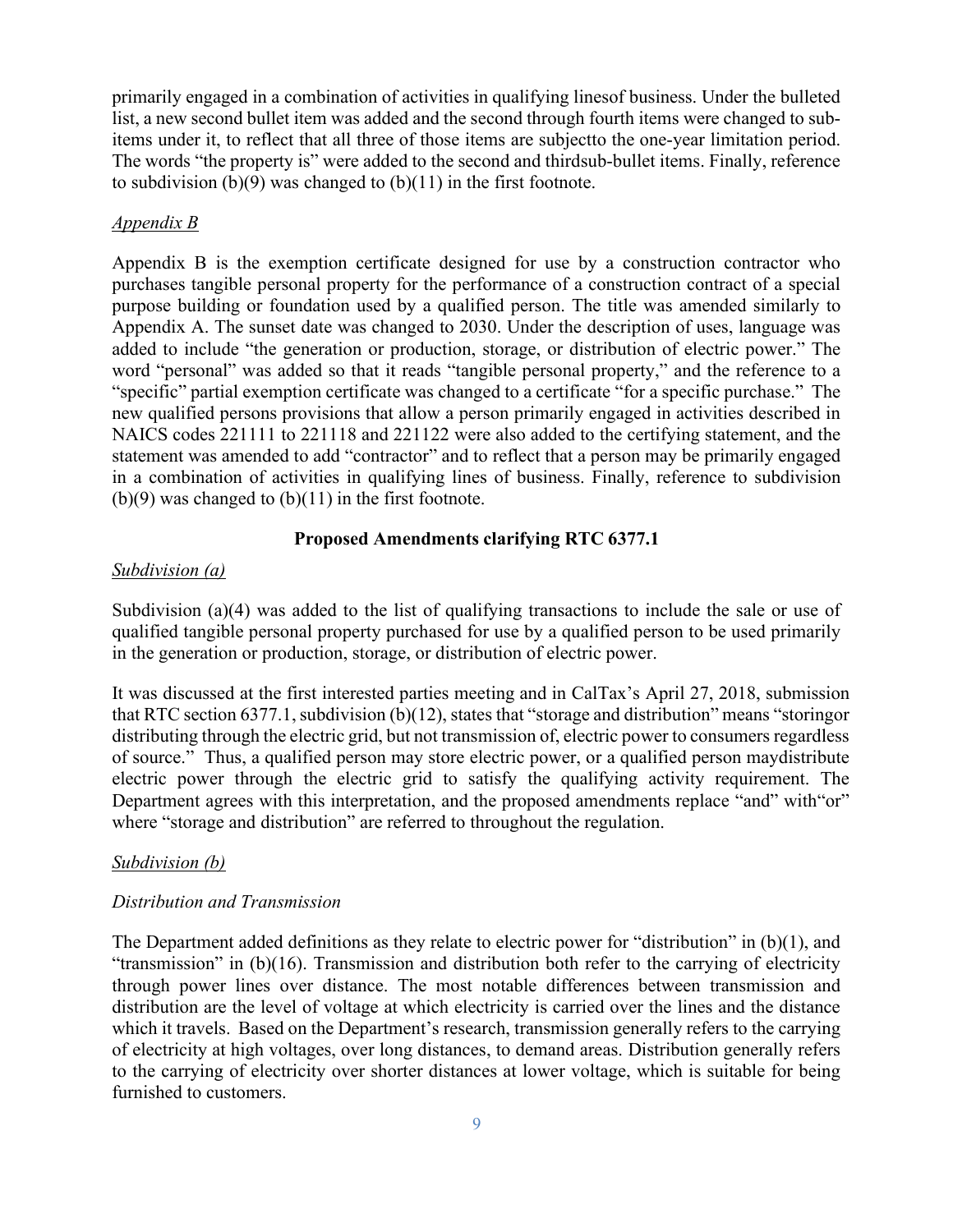Originally CalTax suggested defining "distribution" as the carrying or delivery of electric energy at less than 69 kilovolts or the carrying or delivery of electric energy that is subject to regulation by the CPUC. They also suggested the Department define "transmission" as the carrying or delivery of electric energy that is other than distribution. The Department considered these approaches but determined that finding a conclusive definition for transmission and distribution based on kilovolts was not feasible. According to the Department's research, transmission voltage can vary for each electric utility company. In addition, while the CPUC regulates distribution of electricity by the larger utility companies, it is the Department's understanding that other utilities such as Sacramento Municipal Utility District, Los Angeles Department of Water and Power, and utilities operated by government agencies or private entities are self-regulated. While the Federal Energy Regulatory Commission (FERC) regulates interstate transmission, it does not regulate transmission that travels intrastate. Due to the various regulatory authorities in this area, the Department did not find it reasonable to define distribution or transmission based on a specific measure of kilovolts.

Based on the Department's research, including information from the CPUC website, it is the Department's understanding that the rate a utility company charges its customer is generally based on costs incurred by the company plus a preapproved rate of return, whether regulated by the CPUC or self-regulated. In other words, it can recover its costs of distributing or transmitting electricity and a reasonable profit from its customers. Since the rate recovery for transmission and the rate recovery for distribution is based on a utility's transmission and distribution costs separate from each other, it is also the Department's understanding that accounting of such expenditures is required to be maintained separately. Therefore, the most reasonable and consistent way of defining transmission and distribution is based on how each utility lists the property in its books and records.

The proposed definition of "distribution" includes a rebuttable presumption that qualified tangible personal property is used for distribution if the accounting, or other records, of the qualified person, lists the property as a distribution asset. The Department defines "transmission" as the carrying of electric power at a voltage level that cannot be delivered directly to consumers. The definition further clarifies that transmission begins immediately after electric power has been stepped up to a voltage level that cannot be delivered directly to consumers and ends immediately before electric power is stepped down to a voltage level that can be delivered to consumers. The Department also added a rebuttable presumption that qualified tangible personal property is used for transmission if the accounting, or other records of the qualified person, lists the qualified tangible personal property as a transmission asset.

After the second interested parties meeting, CalTax submitted comments to suggest that the Department use definitions for transmission and distribution that that the industry is familiar with, such as those used by either CPUC or FERC. However, as explained above, the Department believes its proposed language is accurate and can be easily administered as it establishes a rebuttable presumption based on the accounting or recordkeeping related to the asset in question.

#### **Economic Impact Assessment**

The proposed amendments to Regulation 1525.4 impacts persons engaged in the electric power industry. There are 81 such business in California. The amendments provide clarification and guidance which will assist in ensuring compliance and accuracy with respect to partially exempt